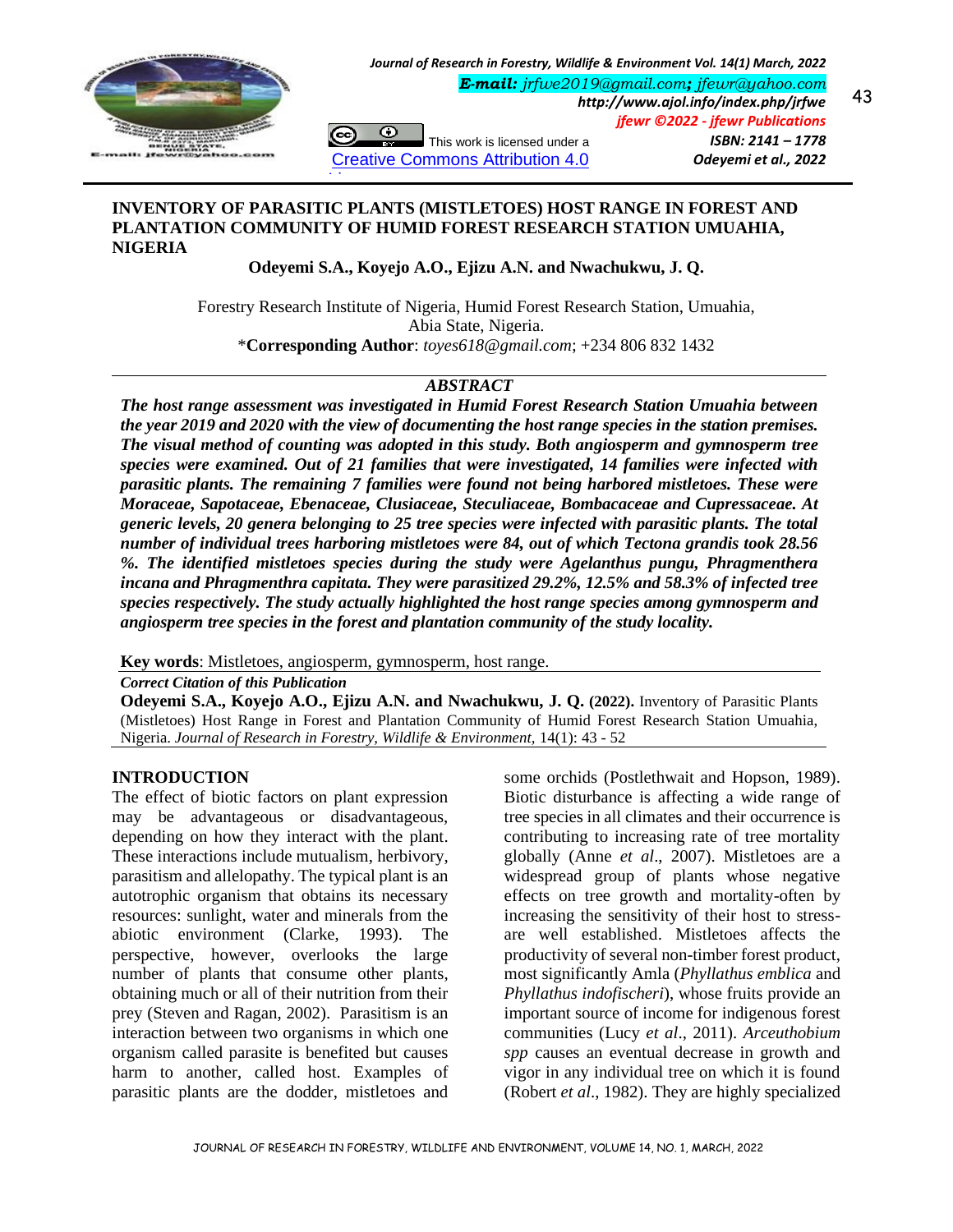perennial flowering plants adapted to parasitic life on aerial parts of their hosts. Their infections may disrupt the host stomata control system, causing early and oscillating closure of stomata, thereby diminishing host photosynthetic gain (Glatzel and Geils, 2008). With climate change, parasitic plants are spreading further north in Europe and further south in Africa (Rubiale and Heide-Jorgensen, 2011). Mistletoe (*Loranthus micranthus*) reported to be medicinally multipotential (Osadebe and Ukwueze, 2004). Like herbivores, parasitic plants can have strong impacts on the communities in which they occur, altering plant community biomass, species composition, diversity and dynamics (Pennings and Callaway, 2002). The acquisition of host resources can exert strong effect on host growth, allometry, reproduction and physiology (Press *et al*., 1999). Community-level impacts of parasitic plants depend on mainly on which species are parasitized (Malcolm and Gareth, 2005). Host range varies from one acceptable host (e.g. the dwarf mistletoe *Arecuthobium minutissimum* on *Pinus griffithii*) to several hundred for certain members of Loranthaceae, Viscaceae and Orobancaceae (Kuijt, 1969). Most parasitic plants can potentially attack a large number of different co-occurring species, (that is, they have a broad host range), often simultaneously (Pennings and Callaway, 2002; Westbury, 2004). Many fundamental aspects of the ecology of parasitic plant remain poorly studied and research to date has been dominated by laboratory studies rather than by studies of natural communities. Parasitic plants have broad host ranges, and allocation patterns that can be strongly affected

by host identity (Pennings and Callaway, 2002). Host range is the number of host species used by a parasite, it can also be regarded as the number of hosts that a parasite can use as a partner (Poulin and Randhawa, 2015). Parasitic plants were reported to be discriminating in host selection (Rubiale and Heide-Jorgensen, 2011). This study therefore aimed at examining the different potential host species that are present at the premises of Humid Forest Research Station, Umuahia, Nigeria.

### **MATERIALS AND METHODS Study Area**

The Forestry Research Institute of Nigeria, Humid Research Station located at periphery of Umuahia town Nigeria. The forest station lies on latitude  $5^{\circ}$  30'48"N to  $5^{\circ}$  32`15" N and longitude 7 0 31'03"E to 7031'32"E along Umuahia/Ikot-Ekpene road, Umuahia, at an altitude of over 122 m above sea level (Okeke *et al*., 1995 ) (Fig.1).The vegetation is a typical of lowland rain forest of south eastern Nigeria with a total area of approximately 32 hectares. The rainfall pattern is bimodal with peaks around June to July and September to October, annual rainfall is 2238 mm; the mean minimum and maximum temperature are 23  $\rm{^0C}$  and 30  $\rm{^0C}$  respectively, while relative humidity is 86.4% (Ariwaodo and Harry-Asobara, 2015). The vegetation has been described as high forest and soil type is sandy loam trees are grown both in plantation and isolation pattern. Exotic and indigenous trees are the species made up of the tree community of the area (Okeke *et al.,*1995).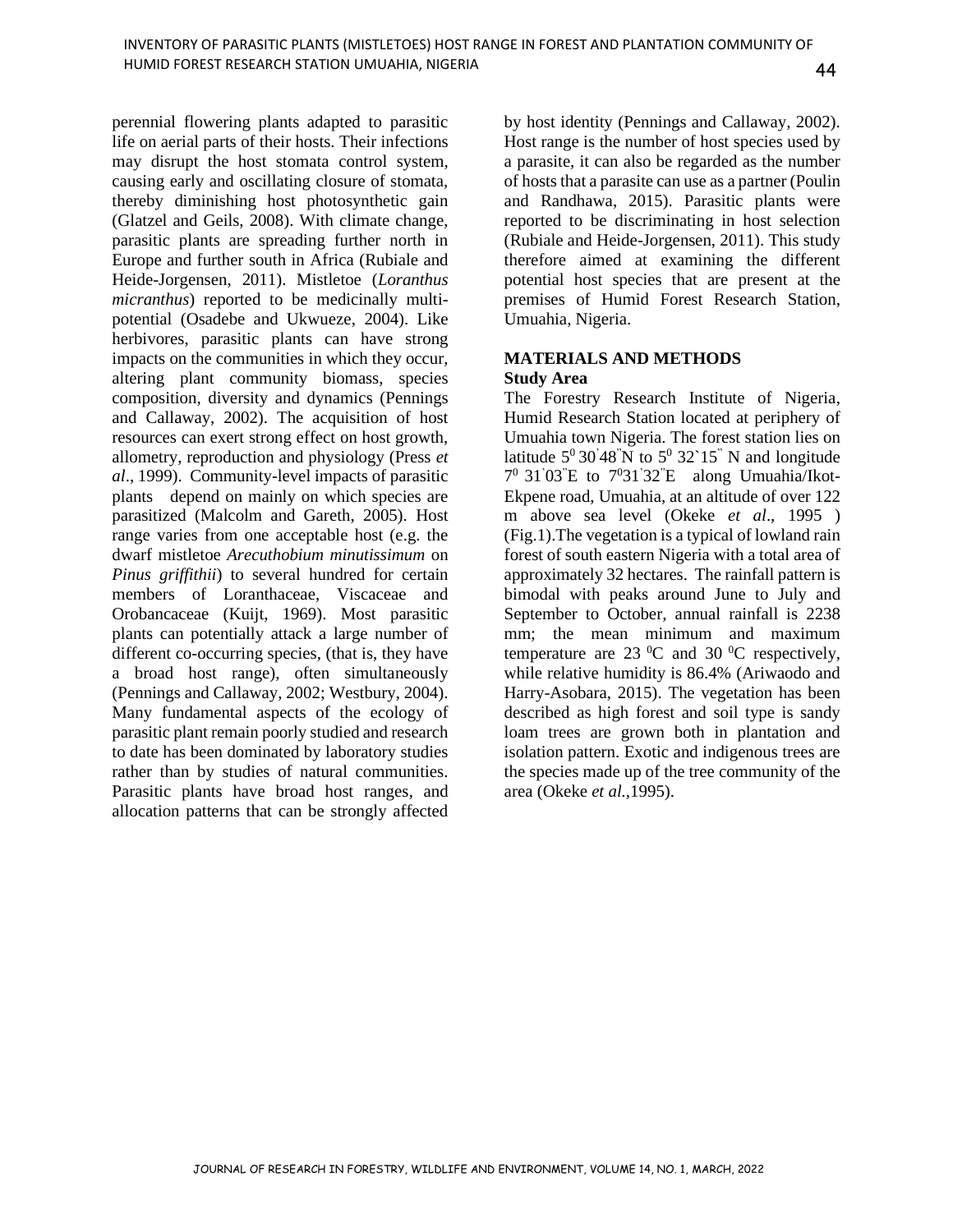

**Figure 1: Map showing the description of the study area**

#### **Experimental design**

The assessment of tree species infected by plant parasites (mistletoes) was carried out between the year 2019 and 2020. The assessment was focused on timber and fruit trees species within the forest station. The trees assessed grown in mini plantations, orchard and in isolation. Thorough visual examination of those trees, that is, manual inventory was used to assess the host range (Carnegies *et al.,* 2009; Turner and Smith, 2016).

#### **Data collection**

The assessment was done during two major phenological events (leafing and defoliation period) of the tree species. In the study area, 560 m baseline, 10 m away from the main access route, was laid in the study area. Seven (7) transect of 80 m were made in the study forest community. Along each transect two 50x50 m (0.25 hectare) were randomly selected for the identification of mistletoes host range. A total of 3.5 hectare was used for the survey. The number of infected trees by mistletoes were recorded. The dead infected tree species were also assessed and recorded. The species of plant parasite which infected each tree were collected and sent to the

herbarium at Forestry Research Institute of Nigeria, in Ibadan for proper identification.

#### **RESULTS**

Table 1 depicted the families and the species under the study. In the angiosperm group, 19 families were assessed and recorded with 37 genera and 48 tree species. While in the gymnosperm group 2 families with 2 genera and 3 tree species were assessed and recorded for parasite host range (Table1).

Table 2 shows the tree species infected with mistletoes in the study area. Out of 21 families that were assessed and recorded for the mistletoes host range, 7 families with their assessed members were found not being infected by parasitic plants (mistletoes).while 14 families with 25 species were infected out of 36 species assessed in them (Table2 and Figure2) The family which were not harbored mistletoes include Moraceae, Sapotaceae, Ebenaceae, Clusiaceae, Steculiaceae, Bombacaceae and Cupressaceae. The total number of genera that were infected was 20 while 18 genera were found not being infected.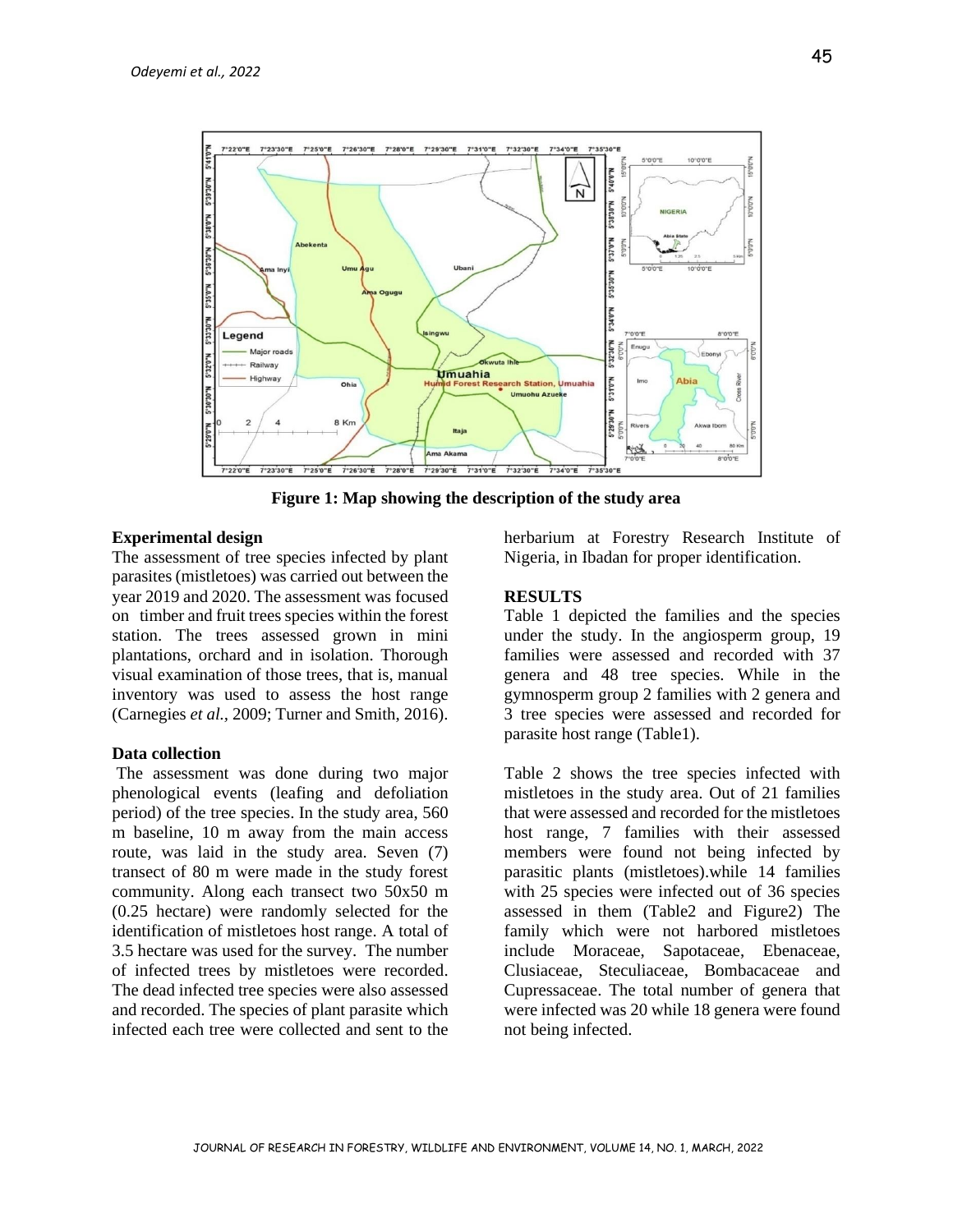| $S/N0$ .       | Family                | <b>Species</b>              |
|----------------|-----------------------|-----------------------------|
|                | Angiosperm            |                             |
| 1              | Verbenaceae           | Gmelina arborea             |
|                |                       | Tectona grandis             |
| $\overline{2}$ | Meliaceae             | Cedrela odorata             |
|                |                       | Entandrophragma cylindricum |
|                |                       | Lovoa trichiloides          |
|                |                       | Khaya senegalensis          |
|                |                       | Khaya grandifoliola         |
| 3              | Irvingiaceae          | Irvingia gabonensis         |
|                |                       | Irvingia wombulu            |
| 4              | Combretaceae          | Terminalia superb           |
|                |                       | Terminalia ivorensis        |
|                |                       | Terminalia mantaly          |
|                |                       | Terminalia catappa          |
| 5              | <b>Buseraceae</b>     | Canarium schweinfunthii     |
|                |                       | Dacryodes edulis            |
| 6              | Fabacaea              | Penthaclethra macrophylla   |
|                |                       | Dentarium macrocarpum       |
|                |                       | Acacia auriculiformis       |
|                |                       | Pericopsis elata            |
| 7              | Myrtaceae             | Psidum guajava              |
|                |                       | Eucalyptus camadulensis     |
|                |                       | Eucalyptus toriliana        |
| 8              | Rutaceae              | Citrus paradise             |
|                |                       | Citrus sinensis             |
|                |                       | Citrus<br>reticulate        |
| 9              | Moraceae              | Milicia excels              |
|                |                       | Treculia africana           |
| 10             | Sapotaceae            | Chrysophyllum albidum       |
|                |                       | Chrysophyllum delevoyi      |
|                |                       | Baillonella toxisperma      |
| 11             | Annonaceae            | Monodora myristica          |
|                |                       | Xylopia aethiopica          |
| 12             | Ebenaceae             | Diospyros crassiflora       |
| 13             | Ceasalpinaceae        | Afzelia Africana            |
|                |                       | Senna fistula               |
|                |                       | Senna siama                 |
| 14             | Luretaceae            | Persea Americana            |
| 15             | Clusiaceae/Guttiferea | Allanblackia floribunda     |
|                |                       | Pentadesma butyraceae       |
|                |                       | Garcinia kola               |
|                |                       | Garcinia manii              |
| 16             | Boraginaceae          | Cordia alledora             |
| 17             | Sterculiaceae         | Triplochyton scleroxylon    |
|                |                       | Cola pachycarpa             |
| 18             | Anacardiaceae         | Mangifera indica            |
|                |                       | Anarcardium occidentale     |
|                |                       | Spondia mombin              |
| 19             | Bombacaceae           | Ceiba pentandra             |
|                | <b>Gymnosperms</b>    |                             |
| 20             | Pinaceae              | Pinus oocarpa               |
|                |                       | caribaea<br>Pinus           |
| 21             | Cupressaceae          | Callitris egyptica          |

**Table 1: Tree species assessed for mistletoes host study**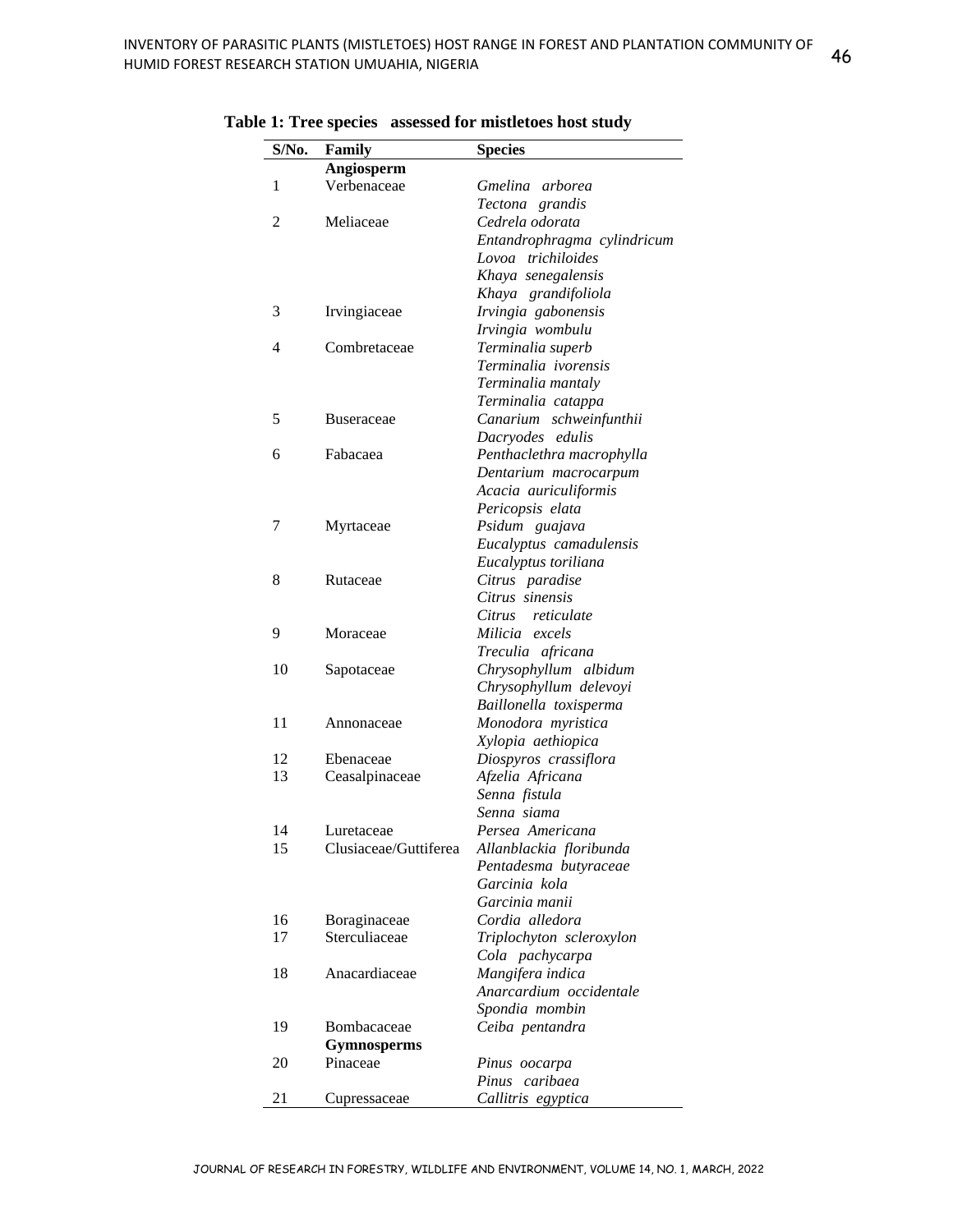| S/No | Family            | Table 2. Tree species infected with inistretoes in the study area<br><b>Tree species</b> | <b>Mistletoes species</b>            |
|------|-------------------|------------------------------------------------------------------------------------------|--------------------------------------|
| 1    | verbenacea        | Gmelina arborea                                                                          | Phrangmenthera capitata              |
|      |                   | Tectona grandis                                                                          | Phragmenthera capitata and P. incana |
| 2    | Meliaceae         | Cedrella odorata                                                                         | Phragmenthera capitata               |
|      |                   | Entandrophragma cylindericum                                                             | Agelanthus pungu                     |
|      |                   | Lovoa trichiloides                                                                       | Phragmenthera capitata               |
|      |                   | Khaya senegalensis                                                                       | Agelanthus pungu                     |
| 3    | Irvingiaceae      | Irvingia gabonensis                                                                      | Agelanthus pungu                     |
| 4    | Combretaceae      | Terminalia superb                                                                        | Agelanthus pungu                     |
|      |                   | Terminalia ivorensis                                                                     | Phragmenthera capitata               |
|      |                   | Terminalia mantaly                                                                       | Phragmenthera capitata               |
|      |                   | Terminalia catappa                                                                       | Phragmenthera capitata               |
| 5    | <b>Buseraceae</b> | Dacryodes edulis                                                                         | Phragmenthera capitata               |
|      |                   | Canarium schweinfunthii                                                                  | Phragmemthera capitata               |
| 6    | Fabaceae          | Penthaclethra marophylla                                                                 | Phragmenthera capitata               |
|      |                   | Acacia auriculoformis                                                                    | Agelanthus pungu                     |
| 7    | Boraginaceae      | Cordia alledora                                                                          | Agelanthus pungu                     |
| 8    | Myrtaceae         | Psidum guajava                                                                           | Phragmenthera capitata               |
| 9    | Rutaceae          | Citrus<br>paradisi                                                                       | Phragmenthera capitata               |
|      |                   | sinensis<br>Citrus                                                                       | Phragmenthera capitata               |
|      |                   | Citrus reticulata                                                                        | Phragmenthera capitata & P. incana   |
| 10   | Ceasalpinaceae    | Senna<br>siama                                                                           | Phragmenthera capitata               |
| 11   | Lureceae          | Persea americana                                                                         | Phragmenthera capitata and P. incana |
| 12   | Anarcardiaceae    | Spondias mombin                                                                          | Phragmenthera capitata               |
| 13   | Annonaceae        | Monodora myristica                                                                       | Agelanthus pungu                     |
| 14   | Pinaceae          | Pinus caribea                                                                            | Agelanthus pungu                     |

**Table 2: Tree species infected with mistletoes in the study area**



 **Figure 2: Showing the number of assessed and infected species in each family**.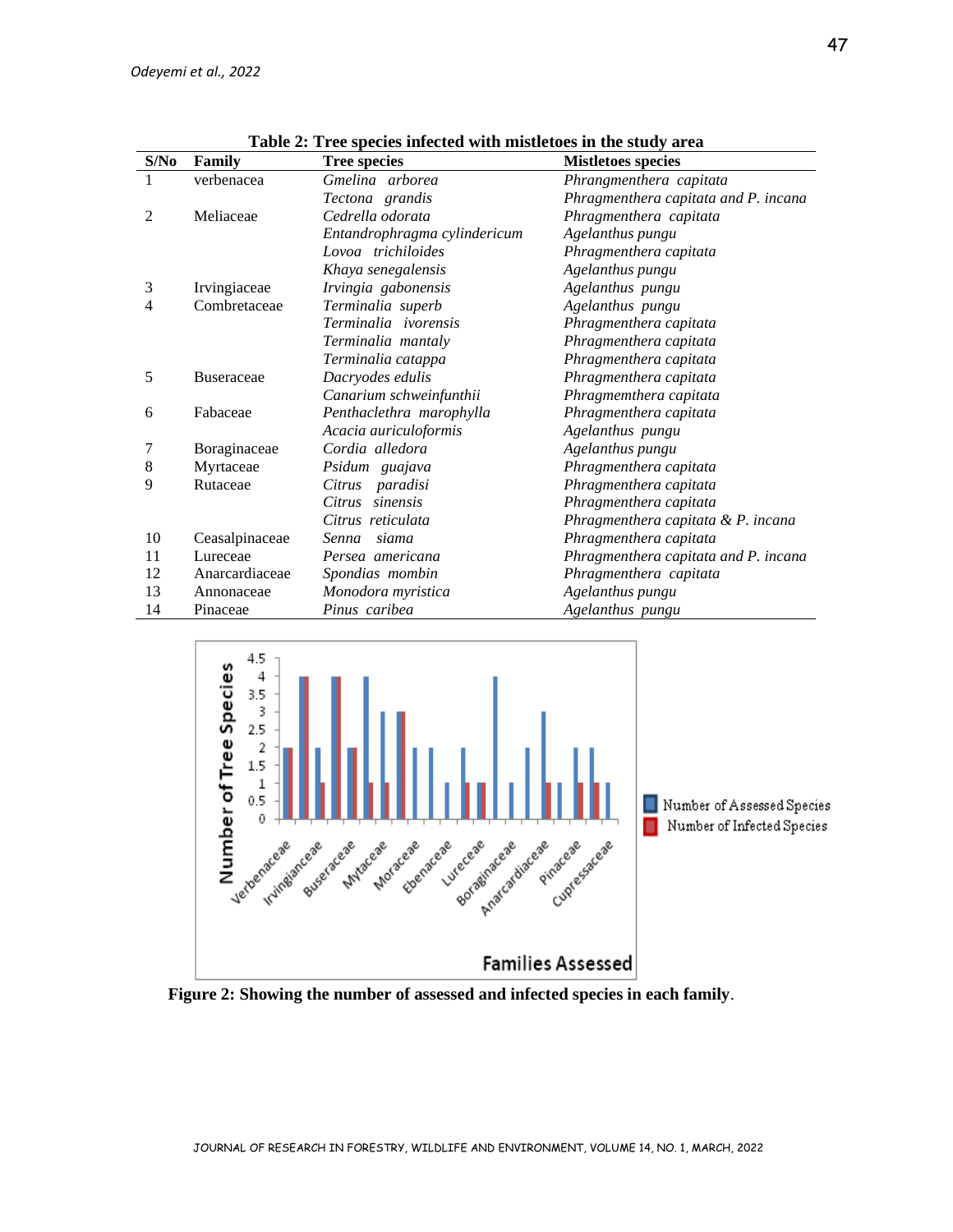

**Figure 3: showing the number of genera infected by the mistletoe's species**



**Figure 4: Showing the number of species infected by the mistletoe's species**

Table 3 depicts the tree species that were not parasitized by any of the mistletoe's species found in the study community. Both angiosperm and gymnosperm group were found in this category. In angiosperm group, 24 tree species were found not being parasitized while only 2 tree species were also found not being parasitized among gymnosperm group.

**Table 3: Uninfected tree species in the study community**

| $S/N0$ . | <b>Species</b>          |
|----------|-------------------------|
|          | Angiosperm group        |
| 1        | Khaya grandifoliola     |
| 2        | Irvingia wombulu        |
| 3        | Dentarium macrocarpum   |
| 4        | Pericopsis elata        |
| 5        | Eucalyptus camadulensis |
| 6        | Eucalyptus toriliana    |
| 7        | Melicia excels          |
| 8        | Treculia Africana       |
| 9        | Chrysophyllum albidum   |
| 10       | Chrysophllum delevoyi   |
| 11       | Ballonella toxiperma    |
| 12       | Xylopia aethopica       |

In table 4, a total number of 83 individual trees were found being harbored parasitic plants in the study tree community with 32 trees harboring parasitic plants in *Tectona grandis* stand. Four dead trees of *T. grandis* were recorded with massive dead mistletoes on them. There was no mortality in other infected tree species assessed in the study area.

 *Diospyros crassiflora Afzelia Africana Senna fistula Allanblankia floribunda Pentadesma butyracea Garcinia kola Garcinia manii Triplochyton scleroxylon Cola pachcarpa Manigifera indica Anarcardium occidentale Ceiba pentandra* **Gymnosperm group** *Pinus oocarpa Callitris egyptica*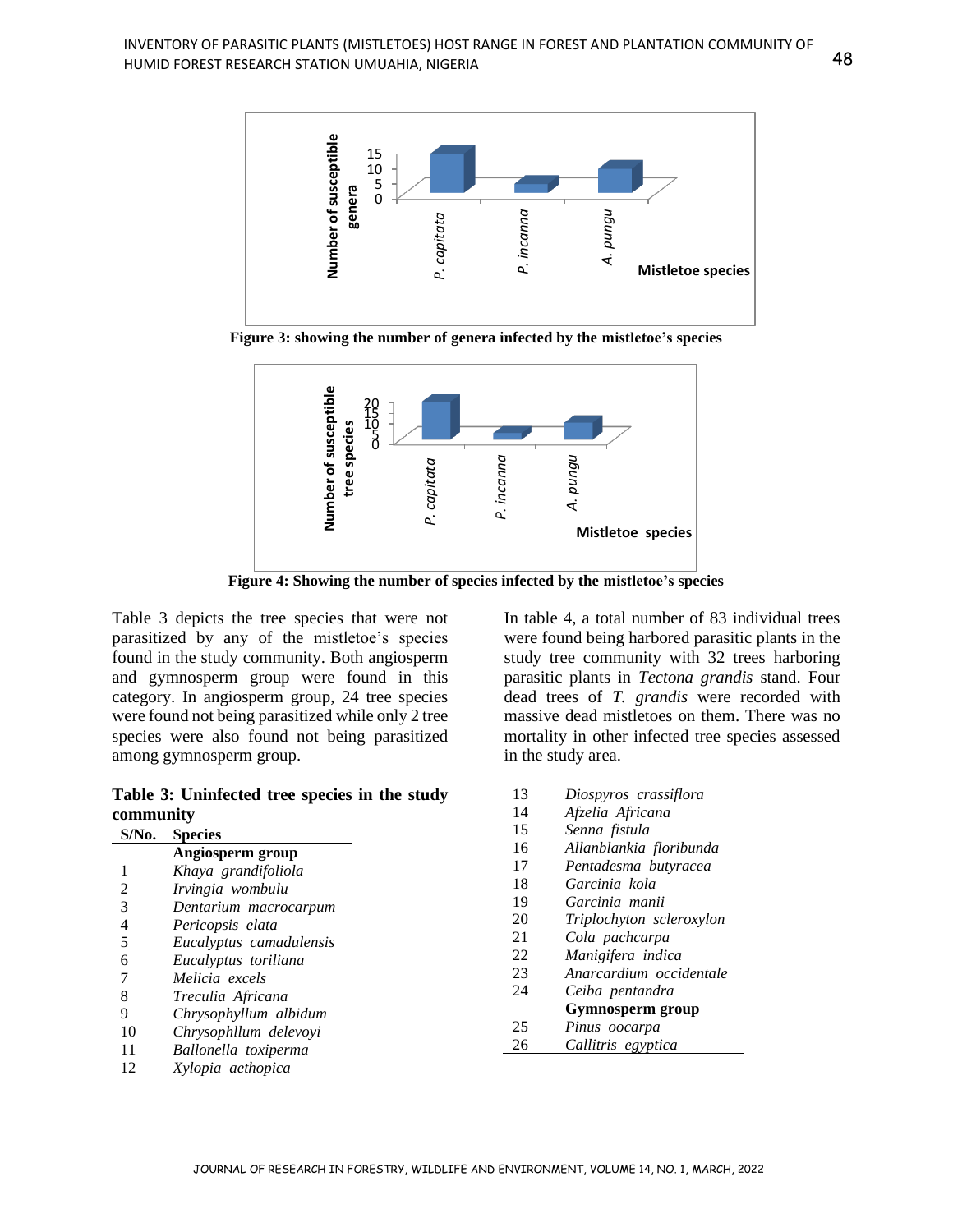| $S/N0$ .       | <b>Tree species</b>  | Number of      |
|----------------|----------------------|----------------|
|                |                      | infected       |
|                |                      | individuals    |
| 1              | Gmelina arborea      | 3              |
| $\overline{c}$ | Tectona grandis      | 32             |
| 3              | Cedrella odorata     | 4              |
| $\overline{4}$ | Entandrophragma      | 2              |
|                | cylindricum          |                |
| 5              | Lovoa trichiloides   | 4              |
| 6              | Khaya senegalensis   | 2              |
| 7              | Irvingia gabonensis  | $\overline{c}$ |
| 8              | Terminalia superb    | 4              |
| 9              | Terminalia ivorensis | $\overline{c}$ |
| 10             | Terminalia mantaly   | 1              |
| 11             | Terminalia catappa   | 1              |
| 12             | Persae Americana     | 3              |
| 13             | Dacryodes edulis     | 1              |
| 14             | Canarium             | 1              |
|                | schweinfunthii       |                |
| 15             | Penthaclethra        | 2              |
|                | macrophylla          |                |
| 16             | Psidum guajava       | 6              |
| 17             | Citrus paradise      | 1              |
| 18             | Citrus sinensis      | $\overline{4}$ |
| 19             | Citrus reticulate    | $\overline{c}$ |
| 20             | Senna siama          | $\overline{c}$ |

| Table 4: The number of infected individuals in |
|------------------------------------------------|
| each tree species                              |

| 21 | Acacia auriculoformis |    |
|----|-----------------------|----|
| 22 | Monodora myristica    |    |
| 23 | Cordia alledora       |    |
| 24 | Spondias mombin       |    |
| 25 | Pinus caribaea        | 2  |
|    | <b>Total</b>          | 83 |

In table 5, based on the identification of mistletoes species which was carried out in Forestry Research Institute of Nigeria herbarium in Ibadan we came up with 3 species of mistletoes on the assessed tree species (Table5 and Fig.5). Out of 25 infected trees species, 17 tree species (58.3 %) were infected by *Phragmenthera capitata*, 8 tree species (29.2 %) were infected by *Agelanthus pungu* and only 3 tree species (12.5 %) were infected by *P. incana*. The tree species that were infected with both *P. incana* and *P. capitata* include *Tectona grandis, Persea americana* and *Citrus reticulata*. The mistletoes species were found growing on twigs and branches of the host species. But in *Entandrophragma cylindricum,* the mistletoes were found growing on the petiole of the leaf.

**Table 5: The identified mistletoes species in the study community with herbarium reference number**

| $S/N0$ . | <b>Species</b>                                    | <b>FHI Number</b> |
|----------|---------------------------------------------------|-------------------|
|          | <i>Agelanthus pungu</i> (De wild.) Polh and Wiens | 0098695           |
|          | <i>Phragmenthera incana</i> (Schum) Balle         | 0034616           |
|          | Phragmenthera capitata Balle                      | 92337             |



 *Phragmenthera capitata*

 *Agelanthus pungu*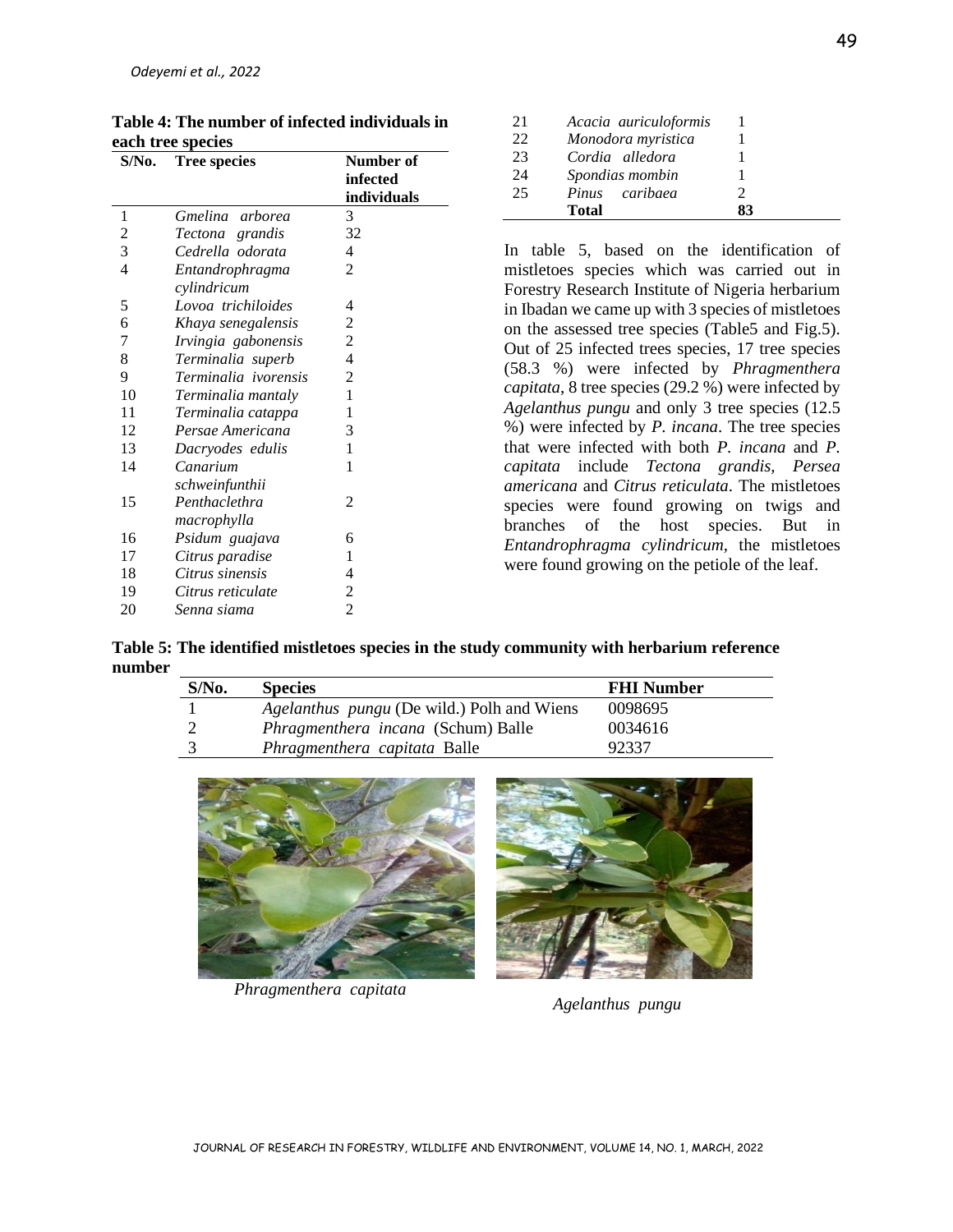

 *Phragmenthera incana*

### **Figure 5: Showing the picture of identified mistletoes species in the study area.**

### **DISCUSSION**

Host specificity has been investigated for centuries in mistletoes, viruses, insects, parasitoids, lice and fluke, yet it is poorly understood (Desale *et al.,* 2016). Communitylevel impacts of parasitic plants depend on mainly on which species are parasitized (Malcolm and Gareth, 2005). The two groups of plant species (angiosperm and gymnosperm) that were assessed for the mistletoes host range were found harboring mistletoes. This is an indication that parasitic plant foraging on both flowering and non-flowering plants (Nickren and Musselman, 2004). From table 1, out of the 49 tree species assessed for parasite host range in the locality, only 25 tree species  $(51.02%)$  were parasitized with 93.9% in angiosperm group and 6.1% in gymnosperm group. The uninfected tree species were 25 (48.9%) of the assessed tree species with 46.9% in angiosperm group and 4.1% in gymnosperm group.

The 25 tree species that were infected by mistletoes offered the environment that allows the germination of seeds from mistletoes while the 24 tree species that were not harbored mistletoes offered the environment which was not favourable for the germination of seed from mistletoes. Because the environmental conditions offered by the host trees represent the immediate environment that the seed propagule must face and differences in host resources quality (Watson 2009), growth rate (Hautier *et al*., 2010), and

resistance to parasitism (Seel 2007, Hautier *et al.,* 2010), affect parasite performance. Within the context of environmental heterogenesity, this variation has consequences for hemi-parasites at the level of the individual and population (Watson 2009). The selection of host occurred on the trees growing both in plantation and in isolation. This is an indication that parasitic plants can be found on tree grown in plantation and isolation and in natural and semi-natural ecosystem (Press, 1998). At the family level (Table3 and Figure 2), 14 families were infected with mistletoes. The compatibility which occurred between some members of infected families and parasitic plants indicates that there are common traits among those families which allow the mistletoes to forage and grow on them (Press and Graves, 1995; Downey 1998). Although diverse factors influence mistletoeshost compatibility but host traits influence the establishment and survival of mistletoes and these traits further affect the distribution of mistletoes among host trees (Desale *et al.,* 2016). Parasitic plants are very diverse and display a considerable variation in host-specificity (Norton and Carpenter 1998; Norton and de Lange 1999; Thorgood and Hiscock, 2010).

The 3 species of mistletoes identified in this study- *Phragmenthera capitata, P. incana and Agelathus pungu* (Table 5 and Figure 5) have the adaptive feature (host-specific adaptation) that make them grow and survive in the locality. At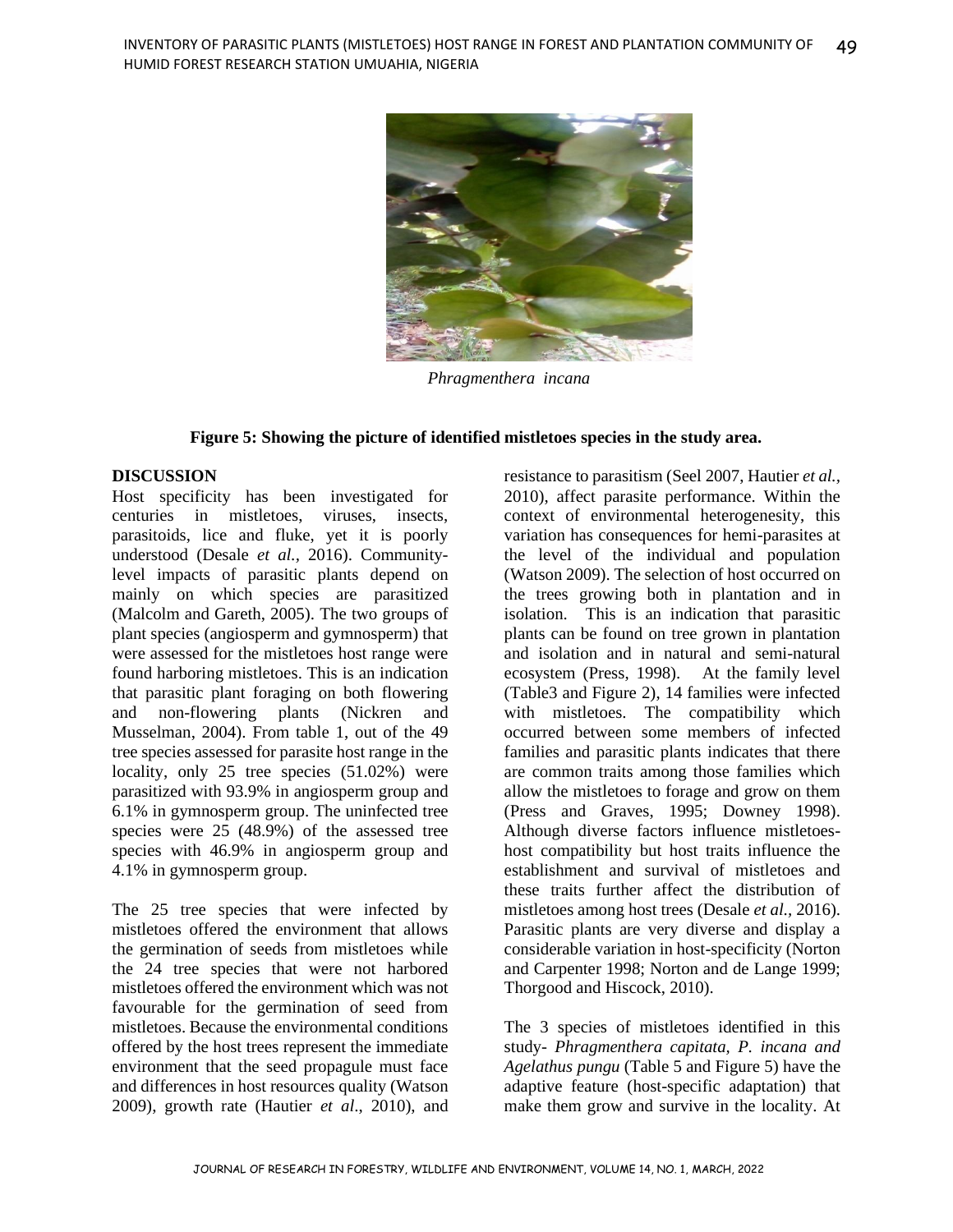the locality (study area) *Phragmenthera capitata* can be regarded as generalist parasite because it parasitizes 67% of host range. *P. incana* can be regarded as specialist because it utilizes few host species (9 % of infected host) in the locality. The *Agelanthus pungu* can also be regarded as specialist because it utilizes 24 % of host range at the locality. Many parasitic plants can simultaneously parasitize multiple host individuals (Gibson and Watkinson 1989, Kelly and Horning 1999). In this host range assessment, the same mode of host use was observed in which *Phragmenthera capitata* and *P*. *incana* utilize *Tectona grandis*, *Citrus spp*. and *Persea americana* simultaneously. Parasites may behave as discriminate consumers by increasing their parasitism of better host (that is, the host that most greatly enhances the growth, reproduction and fitness of the parasite population). The population of *T. grandis* was observed to be the most potential host for the shoot parasitic plants in the study locality. What makes *T. grandis* better than others is not clear, although studies to date show that both root and shoot parasites often prefer or perform better on hosts with a high nitrogen content, such as legumes (Schulze and Ehlering 1984; Kelly, 1992; Seel and Press, 1999), or host that have readily accessible vascular systems (Kelly *et al*.,1999) and/ or lower defense capacity (Cameron, 2004; Cameron *et al*., 2005).

The 4 dead individual that were recorded in *T. grandis* population may be as a result of massive mistletoes that depend on them for their survival and those hosts cannot adapt to control the negative impact of parasite on them (Poulin and Randhawa, 2015). Nickren and Musselman (2004), reported that at least 30 genera of mistletoes in the Loranthaceae occur on introduced or cultivated trees and the following

### **REFERENCES**

Cameron D.D, Hwangbo J.K, Keith A.M, Geniez J.M, Kraushaar D, Rowntree J, and Seel W. (2005). Interactions between the hemi-parasitic angiosperm Rhinanthus minor L. and its hosts: from the cell to the ecosystem. *Folia Geobotanica* 40(2-3), 217-229, 2005.

have been reported to be particularly damging; *Tapinanthus bangwensis* on cocoa (*Theobroma*  33 *cacao*) in Africa, *Dendrophthoe pentandra* on 33 Kapok (*Ceiba pentandra*) in Jova, *Passovia pyrifolia* on teak (*Tectona grandis*) in Trinidad, 33 and *Oryctanthus occidentalis* on cocoa in Costa 33 Rica. Host range varies widely among species of parasitic plants. In this study *P. capitata* parasitized 17 host species in different 9 families, *P. incana* parasitized 3 host species in different 3 33 families and *A. pungu* parasitized 7 host species in different 6 families. This is in line with the report of Muselman and Press (1995), that single species of *Cuscuta* and *Castilleja* can parasitize hundreds of host species in many different families. Whereas some species of mistletoe parasitize only one host species. Those species that were not parasitized during the study may still be an acceptable host. The reason for the absence may be ecological such as the lack of a suitable dispersal agent (e.g birds), or the light condition may be insufficient for the parasite (Rubiales and Heide-J0rgensen, 2011).

### **CONCLUSION**

This study has highlighted the host range in the 33 study area. The gymnosperm and angiosperm were host range to parasitic plants. Our study revealed that the members of Moraceae, Sapotaceae, Ebenaceae, Steculiaceae, Bombacaceae and Cupressaceae families were not harbored mistletoes. *T. grandis* rannies were not naroored instructors. *1*. granals was the most susceptible tree species and it was foraged by two different species of mistletoes (*P*. 33 *capitata* and *P. incana*). If there is a need to work 33 further on parasitic plants and host range, both gymnosperm and angiosperm tree species should be the focus and extensive research work should be carried out on *T. grandis* and mistletoes be carried out on *1*. *grands* and inistences relationship in order to add to the ecology of parasitic plants. Clusiaceae.

- Cameron D.D. (2004). Role for differential host resistance to the hemiparasitic angiosperm, *Rhinanthus* minor (L) in 33 determining the structure of host plant communities. Unpublished Ph. D Thesis, University of Aberdeen, UK.
- Carnegies A.J, Bi, H.Q, Anorld, S, Li Y. and Binns D. (2009). Distribution host preference and impact of parasitic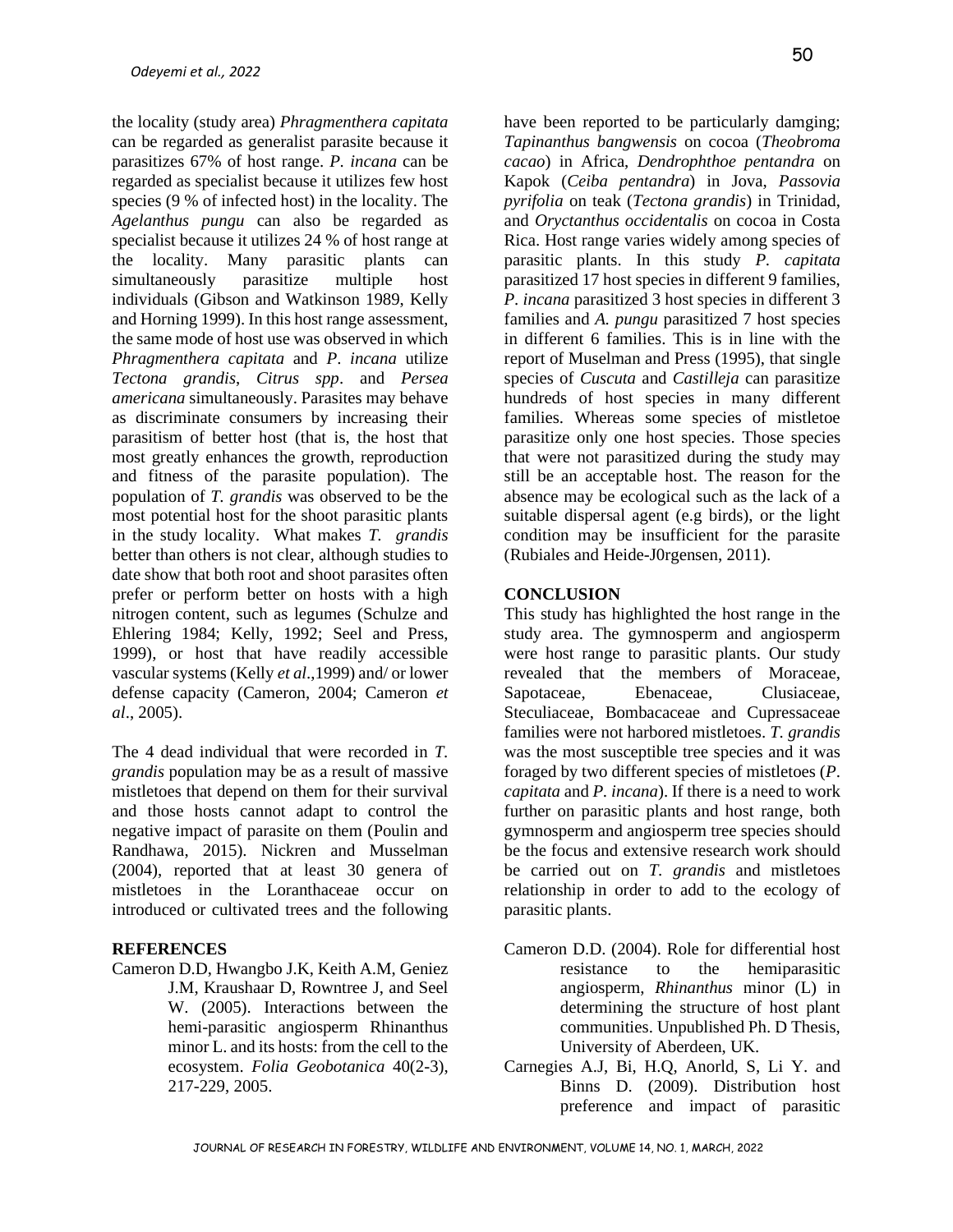mistletoes (Loranthaceae) in young eucalypt plantations in New South Wales. *Australia Botany* 87:49-63

- Downey P.O. (1998). An in inventory of host species for each aerial mistletoe species (Loranthaceae and Viscaceae) in Australia. *Cunninghamia* 5:685-720
- Gibson C.C and Watkinson A.R (199). The host range and selectivity of a parasitic plant: *Rhinanthus minor* L. *Oecologia* 78: 401- 406
- Ariwaodo J.O and Asobara J.L (2015). Preliminary Investigation on Flowering and Fruiting Pattern in a Plantation Grown *Afzelia africana* Sm Stand in Umuahia, Nigeria. *American Journal of Plant Science*, 6: 219 - 227. <http://www.scirp.org/journal/aips> http://dx.doi.org/10.4236/ajps.2015.610 25
- Kelly C.K. (1992). Resource choice in *Cuscuta europaea*. *Proceedings of National Academy of Science of the* USA 89:12194-12197
- Kelly C.K and Horning K. (1999). Acquisition order and resources value in *Cuscuta attenuata*. Proceedings National Academic Science USA 96:13219-13222
- Kuijt J. (1969). *The biology of parasitic plants*. University of California Press. Berkeley.
- Lucy R. Shaanker R, and Jasoury G. (2011). The spatial distribution of mistletoe in a southern Indian tropical forest at multiple scale. *Biotropica* 43(1):50-57
- Musseiman L.J and Press M.C. (1995). Introduction to parasitic plants. In: MC Press. JD Graves, eds. *Parasitic plants*, London, UK: Chapman and Hall, 1-3.
- Nickren D.L and Musseiman L.J (2004). Introduction to Parasitic Flowering Plants. The plant health Instructor. Doi:10.1094/PHI-1-2004-0330-01
- Nilson C.H and Svensson B.M. (1997). Host affiliation in two subarctic hemi-parasitic plants: *Bartsia alpine* and *Pedicularis laponica* . *Ecoscience* 4:80-85
- Norton D.A and Carpenter M.A. (1998). Mistletoes as parasites: host specificity and speciation. *Trends in Ecology and Evolution* 13: 101-105
- Okeke, A.I, Asiegbu, J.E, and Ariwaodo, J.O. (1995). The Effect of Spacing on the Growth and Yield of *Pinus caribea* Morlet and *Gmelina arborea* Rox in a Pine: *Gmelina* Mixed Plantation. *Nigeria Journal of Forestry*, 1-2, 75-82
- Desale, O.Y, Griffiths M.E, and Ward D. (2016). Host specificity in parasitic plantsperspectives from mistletoes. *AoB PLANTS 8*:

Plw069;doi:10.1093/aobpla/piw069

- Osadebe P.O and Ukweze S.E. (2004). A comparative study of the phyto-chemical and antimicrobial properties of the Eastern Nigeria species of African mistletoe *(Loranthus micranthus*) sourced from different host area trees. *Journal of Biological Research and Biotechnology* 2(1):18-23
- Pennings S.C and Callaway R.M. (2002). Parasitic plants: parallels and contrasts with herbivores. *Oecologia* 131:479- 489.doi 10.1007/s00442-0923-7
- Poulin R. and Randhawa H.S. (2015). Evolution of Parasitism along convergent lines from ecology to genomics*. Parasitology* 142(1):6-15
- Press M.C. (1998). Autotrophy and heterotrophy in root hemi-parasites. *Trends Ecology Evolution* 4: 258-263
- Press M.C and Graves J. (1995). Parasitic plants. London, UK: Chapman and Hall
- Robert O.T, Frank G.H, and Donald, M.K (1982). Witches broom formation in conifers infected by *Arceuthobium spp*: an example of parasitic impact upon community dynamics. *American Midland Naturalist* 107: 351-359
- Rubiales D. and Heide-J0rgensen, H.S (2011). Parasitic Plants. In: *Encyclopedia of Life Science*. John Wiley and Son Ltd: **Chichester**

DOI:10.1002/9780470015902.a0021271

- Schulze E.D and Ehleringer J.R (1984). The effect of nitrogen supply on the growth and water use efficiency of xylemtapping mistletoes. *Planta* 162:268-275
- Seel W.E and Press M.C (1996). Effect of repeated parasitism by *Rhinanthus minor* on the growth and photosynthesis of a